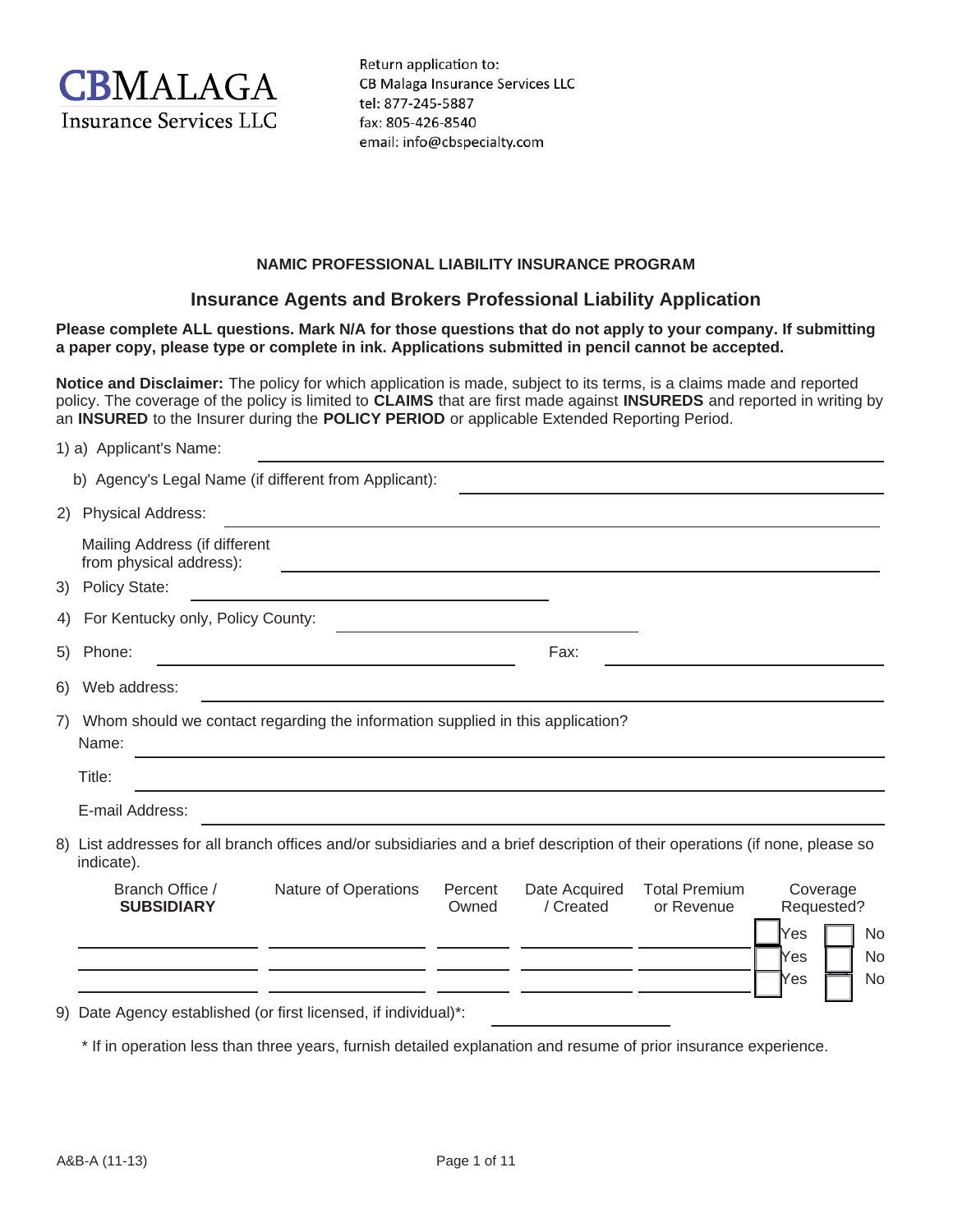| 10) Applicant is:<br>Sole Proprietor<br><b>General Agency</b><br>Partnership<br>Corporation<br>Director Agent<br>Other (specify):                                                                                                             | MGA                                       |
|-----------------------------------------------------------------------------------------------------------------------------------------------------------------------------------------------------------------------------------------------|-------------------------------------------|
| 11) Is the Owner or an Officer, Director or employee of the Applicant a Manager, Director, Officer or<br>employee of an insurance company or of any other insurance agency?<br>If "Yes", please explain:                                      | <b>T</b> Yes<br>No                        |
| 12) a) Is the Applicant and/or Agency controlled, owned, or affiliated with any other firm,<br>corporation, or insurance company?<br>If "Yes", please explain:                                                                                | Yes<br>Νo                                 |
| b) If "Yes", who employs the Agency Staff?<br>Company<br>Agency<br>Other (specify):                                                                                                                                                           |                                           |
| c) Are there any services provided by the Applicant and/or the Agency to the entities<br>identified in 12 (a)?                                                                                                                                | Yes<br>No                                 |
| If "Yes", please explain:                                                                                                                                                                                                                     |                                           |
| 13) During the last five years, has the name of the Applicant and/or the Agency changed or has<br>any other business been acquired, sold, merged into, or consolidated with the Applicant and/ or<br>the Agency?<br>If "Yes", please explain: | Yes<br>No                                 |
| <b>Lines of Business</b>                                                                                                                                                                                                                      |                                           |
| 14) For all business placed through the Applicant and/or the Agency please<br>provide the premium, commissions and other income received:<br><b>Last 12 Months</b><br>a) Total new and renewal P&C written premium excluding crop<br>products | <b>Estimated</b><br><b>Next 12 Months</b> |
| b) Total new and renewal Crop/ Hail and/or Multi-Peril Crop written<br>premium including federal subsidized premium                                                                                                                           |                                           |
| c) Total Life, Accident & Health commissions<br>Total $a + b + c$ :                                                                                                                                                                           |                                           |
| NOTE: The Insurance Agents and Brokers Professional Liability Policy excludes coverage for any type of<br>Securities products.                                                                                                                |                                           |
| 15) List the P&C companies for whom the Applicant and/or the Agency provides premium, including brokerages,<br>MGA's, clusters, etc.                                                                                                          |                                           |
| Years<br><b>Complete Name of Insurance Company</b><br><b>Represented</b>                                                                                                                                                                      | <b>Annual</b><br><b>Premium Volume</b>    |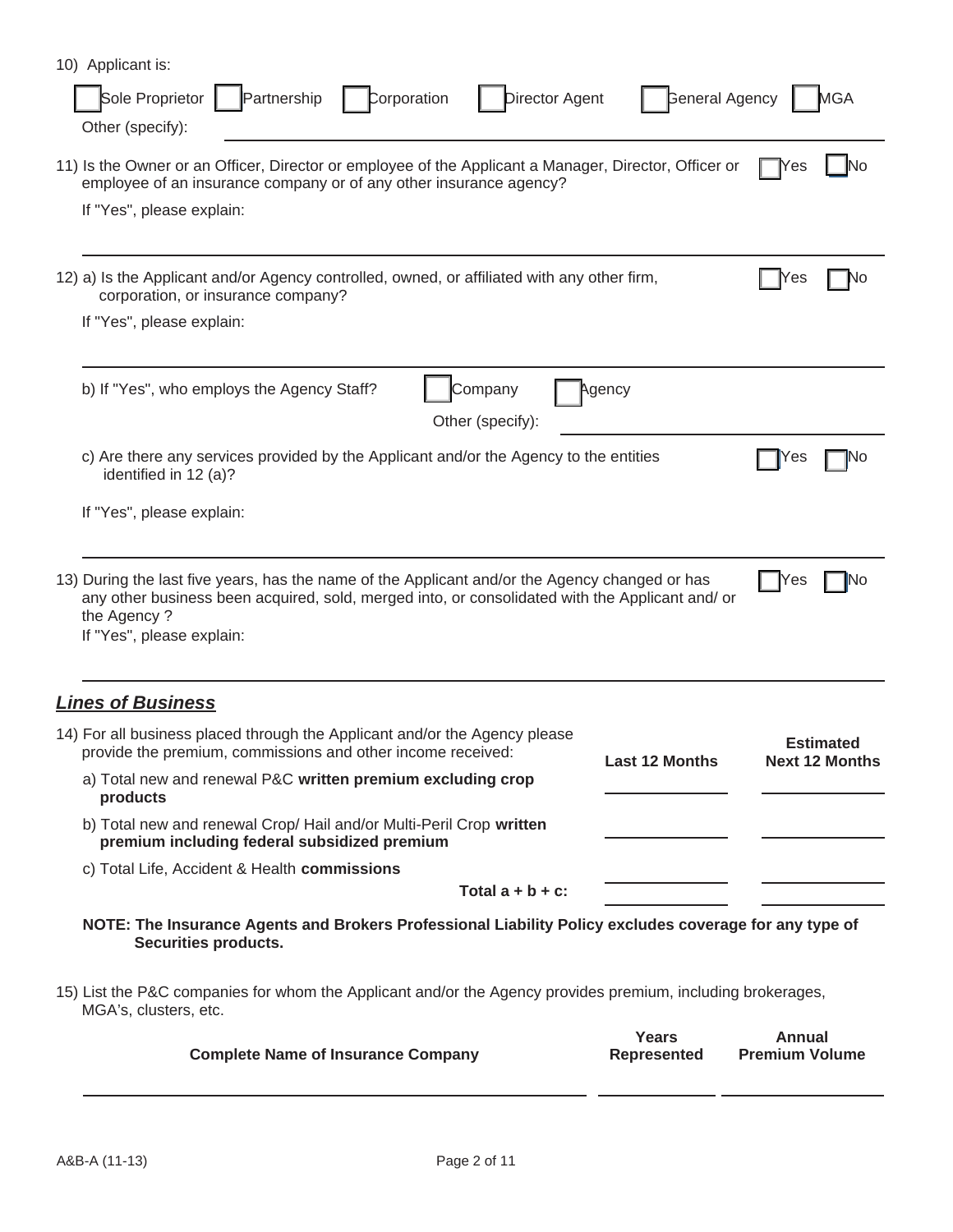# 16) Please indicate the percentages of the Applicant's and/or the Agency's premium volume derived from the lines of business listed below.

(Total of all lines must equal 100%)

| <b>Commercial Lines Premium</b>                                                             |                      | <b>Personal Lines Premium</b>                                    |                                     |  |  |
|---------------------------------------------------------------------------------------------|----------------------|------------------------------------------------------------------|-------------------------------------|--|--|
| <b>BOP</b>                                                                                  | $\%$                 | Auto (Standard)                                                  | $\%$                                |  |  |
| <b>Commercial Auto</b>                                                                      | $\frac{0}{0}$        | Auto (Non-Standard)                                              | $\%$                                |  |  |
| <b>General Liability</b>                                                                    | $\frac{0}{0}$        | Homeowners                                                       | $\%$                                |  |  |
| Property - other than Package                                                               | $\frac{0}{0}$        | Farmowners                                                       | $\%$                                |  |  |
| Trucking (under a 200 mile radius)**                                                        | $\frac{1}{\sqrt{2}}$ | Fire                                                             | $\%$                                |  |  |
| Trucking (over a 200 mile radius)**                                                         | $\frac{1}{2}$        | Wind                                                             | $\%$                                |  |  |
| Commercial Umbrella / Excess                                                                | $\frac{1}{2}$        | <b>Inland Marine</b>                                             | $\%$                                |  |  |
| <b>Workers' Compensation</b>                                                                | $\%$                 | Umbrella                                                         | $\%$                                |  |  |
| Professional Liability (D&O and E&O)                                                        | $\frac{0}{0}$        | <b>Total Personal Lines</b>                                      | $\%$                                |  |  |
| <b>Medical Malpractice</b>                                                                  | $\frac{1}{2}$        |                                                                  |                                     |  |  |
| <b>Inland Marine</b>                                                                        | $\%$                 |                                                                  |                                     |  |  |
| <b>Bonds</b>                                                                                | $\frac{1}{2}$        |                                                                  |                                     |  |  |
| <b>Bail Bonds</b>                                                                           | $\%$                 |                                                                  |                                     |  |  |
| Other (specify):                                                                            | $\%$                 |                                                                  |                                     |  |  |
| <b>Total Commercial</b>                                                                     | $\frac{1}{2}$        |                                                                  |                                     |  |  |
| <b>Crop Premium</b>                                                                         |                      |                                                                  | Life, Accident & Health Commissions |  |  |
| Crop / Hail                                                                                 | $\%$                 | Individual Accident & Health                                     | $\%$                                |  |  |
| Multi-Peril Crop                                                                            | $\frac{1}{2}$        | <b>Individual Life</b>                                           | $\%$                                |  |  |
| <b>Total Crop</b>                                                                           | $\%$                 | Group Life                                                       | $\%$                                |  |  |
|                                                                                             |                      | <b>Securities</b>                                                | $\%$                                |  |  |
|                                                                                             |                      | <b>Variable Annuities</b>                                        | $\%$                                |  |  |
|                                                                                             |                      | <b>Fixed Annuities</b>                                           | $\%$                                |  |  |
|                                                                                             |                      | <b>Total Life, Accident &amp; Health</b>                         | $\%$                                |  |  |
| Total Commercial, Crop, Personal Lines and Life, Accident & Health*:                        |                      | %                                                                |                                     |  |  |
| *Total must include all premium referenced in question 14 above.                            |                      |                                                                  |                                     |  |  |
| ** Explain type of trucking written including if SR22 filings are completed:                |                      |                                                                  |                                     |  |  |
|                                                                                             |                      |                                                                  |                                     |  |  |
|                                                                                             |                      |                                                                  |                                     |  |  |
| 17) Does the Applicant and/or the Agency write in more than one state?                      |                      |                                                                  | Yes<br><b>No</b>                    |  |  |
| If "Yes", please provide the state(s) and the percentage of business written in each state: |                      |                                                                  |                                     |  |  |
|                                                                                             |                      |                                                                  |                                     |  |  |
|                                                                                             |                      |                                                                  |                                     |  |  |
| 18) What other income producing activities is the Applicant and/or the Agency involved in?  |                      | None                                                             |                                     |  |  |
|                                                                                             |                      |                                                                  |                                     |  |  |
| <b>Crop Hail/Multi Peril Crop</b>                                                           |                      |                                                                  |                                     |  |  |
|                                                                                             |                      |                                                                  |                                     |  |  |
|                                                                                             |                      | <u>(Please complete this section if Applicant and/or Agency_</u> |                                     |  |  |
|                                                                                             |                      | provides crop insurance, otherwise skip to question 36)          |                                     |  |  |
|                                                                                             |                      |                                                                  |                                     |  |  |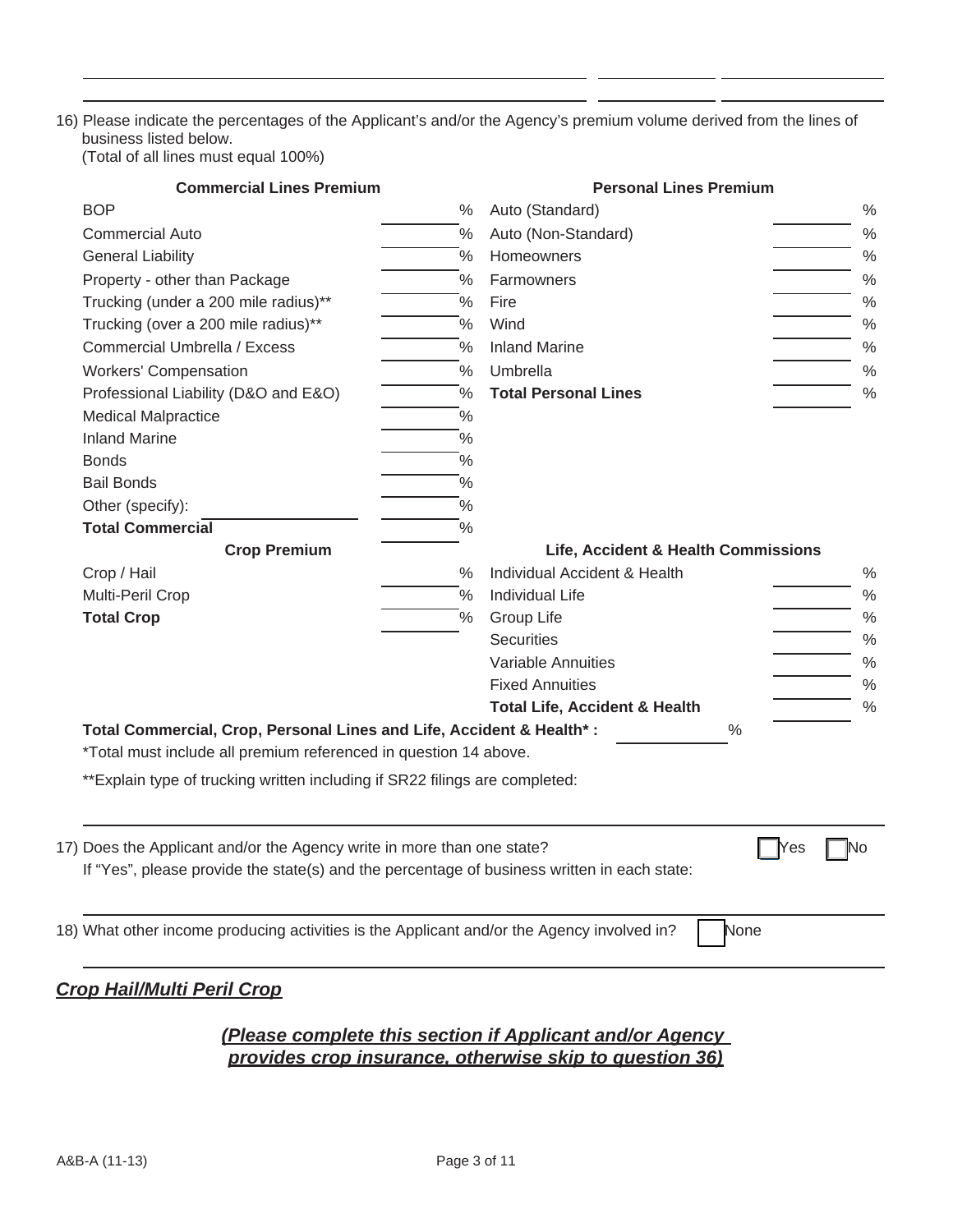| 19) Number of years the Applicant and/or the Agency has written Crop Insurance?<br>Crop Hail (CH):<br>Multi-Peril Crop (MPCI):                                                                                                                                                                                                                                                                           |  |  |  |  |  |
|----------------------------------------------------------------------------------------------------------------------------------------------------------------------------------------------------------------------------------------------------------------------------------------------------------------------------------------------------------------------------------------------------------|--|--|--|--|--|
| 20) What is the Applicant's and/or the Agency's projected policyholder growth for crop insurance in the next 12<br>months?                                                                                                                                                                                                                                                                               |  |  |  |  |  |
| If the projected growth is more than 20% of the last 12 months, please explain:                                                                                                                                                                                                                                                                                                                          |  |  |  |  |  |
| 21) Does the Applicant and/or the Agency meet the annual training and testing requirements<br>res<br>٩O<br>mandated by the Federal Crop Insurance Corporation (FCIC)?<br>If "No", please explain:                                                                                                                                                                                                        |  |  |  |  |  |
| 22) Has any customer of the Applicant and/or the Agency been selected for review by an RMA<br>Yes<br>INo<br>Compliance Office and/or the Office of the Inspector General (OIG) within the last three years?                                                                                                                                                                                              |  |  |  |  |  |
| If "Yes", please provide the type of review completed and the details of the review, including the following:<br>a) Any monetary determinations that were made as a result of the review;<br>b) Whether sanctions were imposed by the RMA;<br>c) If any action of the Applicant and/or the Agency contributed to any determined discrepancy.                                                             |  |  |  |  |  |
| 23) Has the Applicant and/or the Agency been selected for a review by an RMA Compliance Office<br>Yes<br>٧о<br>and/or the OIG within the last three years?<br>If "Yes", please provide the type of review completed and the details of the review, including the following:<br>a) Any monetary determinations that were made as a result of the review;<br>b) Whether sanctions were imposed by the RMA. |  |  |  |  |  |
| 24) Has the Applicant and/or Agency been investigated under the fraud provisions of the Federal<br><b>Nes</b><br>INO<br>Crop Insurance Act or Program Fraud Civil Remedies Act?<br>If "Yes", please provide the date, type of review completed and the details of the review, including whether<br>any monetary determinations were made as a result of the review and whether sanctions were imposed:   |  |  |  |  |  |
| 25) List the insurance companies for which the Applicant and/or the Agency produce crop insurance premium (include<br>brokerages, MGA's, etc.).                                                                                                                                                                                                                                                          |  |  |  |  |  |
| <b>Years</b><br>Number of<br>Number of<br><b>Annual</b><br><b>Complete Name of Insurance Company</b><br><b>MPCI Policies</b><br><b>Premium Volume</b><br>Represented<br><b>CH Policies</b>                                                                                                                                                                                                               |  |  |  |  |  |
| 26) Please indicate the percentage of premium volume derived from the lines of business listed below.<br>(Total of all lines must equal 100%)                                                                                                                                                                                                                                                            |  |  |  |  |  |
| Private Sector Crop Insurance (Crop hail, named peril)<br>$\%$                                                                                                                                                                                                                                                                                                                                           |  |  |  |  |  |
| $\frac{0}{0}$<br>Combo Plan - Common Crop Insurance Policy                                                                                                                                                                                                                                                                                                                                               |  |  |  |  |  |
| $\%$<br>Yield Protection (YP)                                                                                                                                                                                                                                                                                                                                                                            |  |  |  |  |  |
| Revenue Protection (RP)<br>$\%$                                                                                                                                                                                                                                                                                                                                                                          |  |  |  |  |  |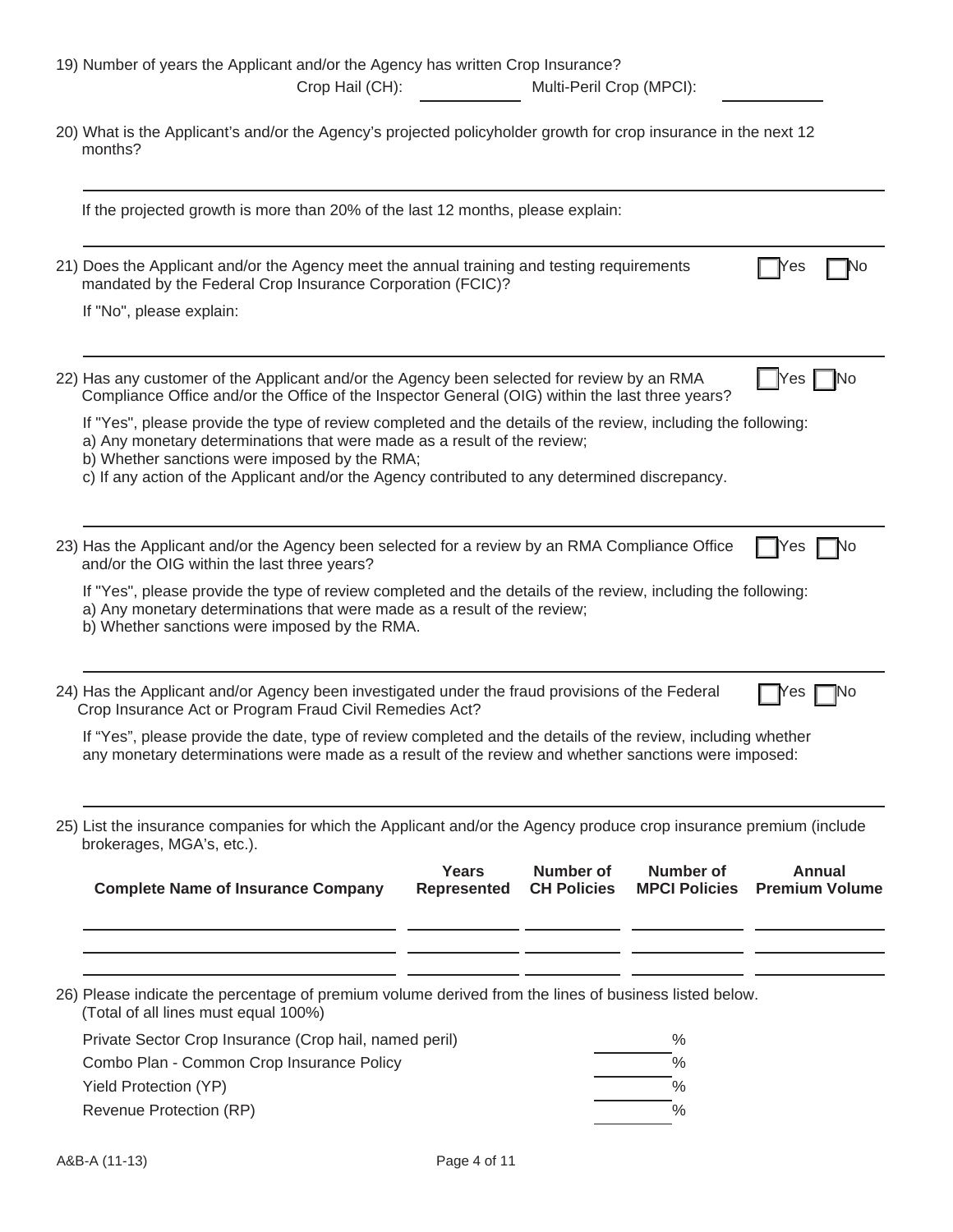| Revenue Protection with Harvest Price Exclusion (RPHPE) | $\%$ |
|---------------------------------------------------------|------|
| Group Risk Income Protection (GRIP)                     | %    |
| Group Risk Protection (GRP)                             | $\%$ |
| Catastrophe Coverage                                    | $\%$ |
| Livestock Risk Protection (LRP)                         | $\%$ |
| Number of Years Writing                                 |      |
| <b>Premium Volume</b>                                   |      |
| Carrier                                                 |      |
| <b>Total Weather Insurance</b>                          | $\%$ |
| Other (specify):                                        | $\%$ |
| <b>Total Lines:</b>                                     | $\%$ |
|                                                         |      |

27) What is the most common "Unit Structure" being selected by the majority of the Applicant's and/or the Agency's customers? Please provide a breakdown by percentages:

|                   | <b>I</b> idade provide a bicandown by percentages.             |               |
|-------------------|----------------------------------------------------------------|---------------|
| <b>Whole Farm</b> |                                                                | $\frac{0}{0}$ |
| Enterprise        |                                                                | $\%$          |
| <b>Basic</b>      |                                                                | $\%$          |
| Optional          |                                                                | $\%$          |
| <b>Total</b>      |                                                                | %             |
|                   | 28) Please provide, by percentage, the types of crops insured: |               |
| Corn              |                                                                | $\frac{0}{0}$ |
| Soybeans          |                                                                | $\%$          |
| Wheat             |                                                                | $\%$          |
| Grain Sorghum     |                                                                | $\%$          |
| Other (specify):  |                                                                | %             |
| <b>Total</b>      |                                                                | %             |
|                   |                                                                |               |

29) If the Applicant and/or the Agency writes MPCI insurance, is it automated with any company?  $\Box$  Yes  $\Box$  No If "Yes", please identify the company and the number of years that the Applicant and/or the Agency has been automated:

30) What is the Applicant's and/or the Agency's CH and MPCI loss ratio for the past five years?

| <b>Crop Year</b> | <b>CH Loss Ratio</b>                                                                                                                                                        | <b>MPCI Loss Ratio</b> |                                      |
|------------------|-----------------------------------------------------------------------------------------------------------------------------------------------------------------------------|------------------------|--------------------------------------|
|                  |                                                                                                                                                                             |                        |                                      |
|                  |                                                                                                                                                                             |                        |                                      |
|                  |                                                                                                                                                                             |                        |                                      |
|                  |                                                                                                                                                                             |                        |                                      |
|                  | 31) Are all acreage and annual production reports completed in accordance with approved<br>procedures? (Crop Insurance Handbook, Crop Provisions, Special Provisions, etc.) |                        | $\blacksquare$ Yes $\blacksquare$ No |
| deadline?        | Have any acreage and/or annual production reports been submitted after the application                                                                                      |                        | Yesl                                 |

If "Yes", please identify the reason for the late submission and if reports were rejected: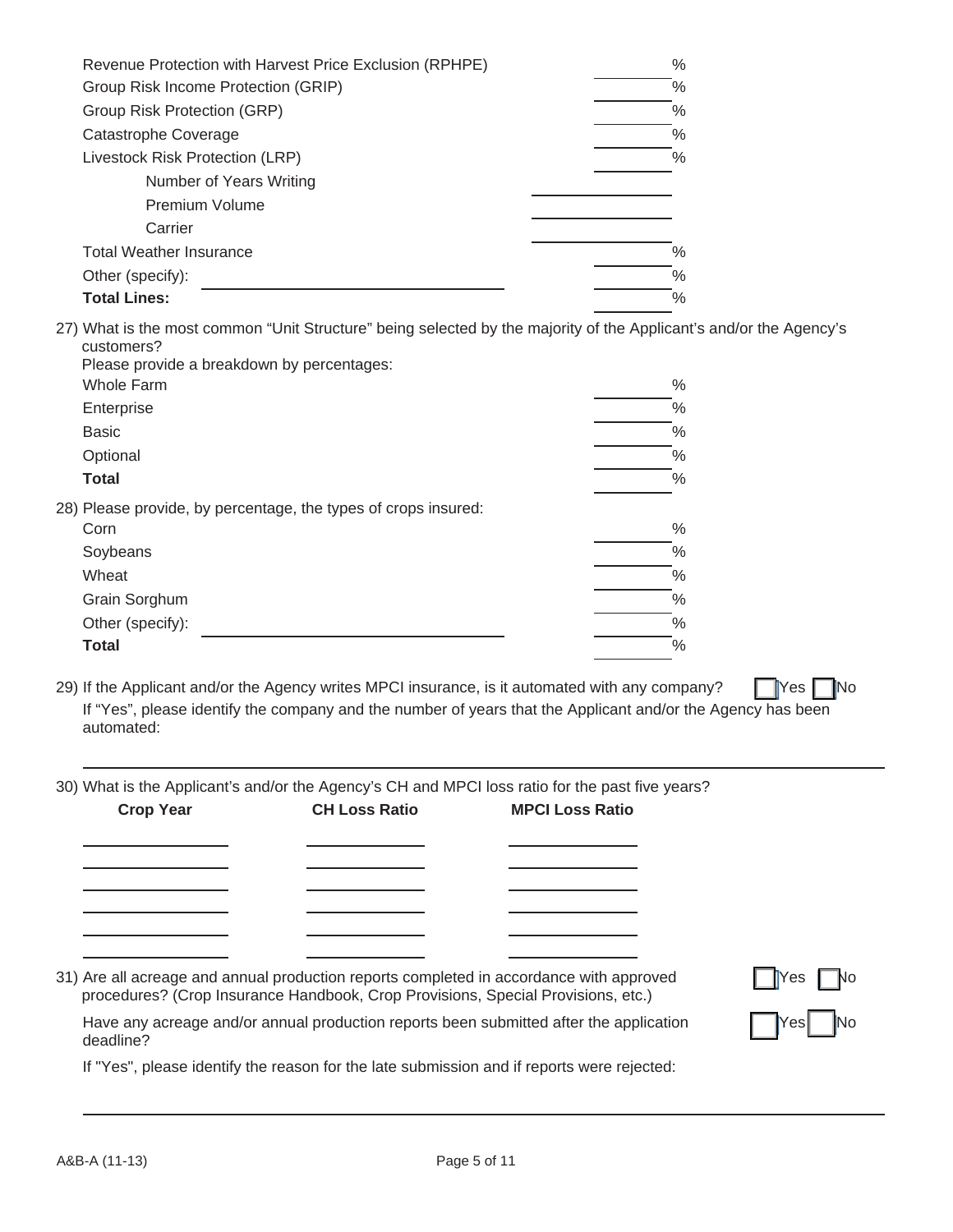If "Yes", please identify the reasons why it was rejected:

- 33) By acreage, what is the Applicant's and/or the Agency's largest existing crop insurance account? Number of acres:
- 34) Does the Applicant and/or the Agency advise their customers of the following critical dates:
	- a) Sales Closing?
	- b) Production Reporting?
	- c) Final Planting?
	- d) Acreage Reporting?
	- e) Date to file notice of crop damage?
	- f) Premium Due Date?
	- g) Debt Termination?

What system does the Applicant and/or the Agency use as a reminder to follow-up on critical dates?

| 35) Are the changes in coverage, when applicable, communicated to the customers by the Applicant $\Box$ Yes $\Box$ No |  |
|-----------------------------------------------------------------------------------------------------------------------|--|
| and/or the Agency or company?                                                                                         |  |

How are the changes communicated?

## *Agency Staff*

36) Are all agents required to attend CE classes? The example of the example of the example of the example of the example of the example of the example of the example of the example of the example of the example of the exa

If "No", please explain:

37) Give the breakdown of the Applicant's and/or the Agency's total staff. Each person should be shown in only one category.

| <b>Agency Staff:</b>                                                            | Full<br><b>Time</b> | Part<br><b>Time</b> | Number of Staff Attending an<br><b>E&amp;O Loss Prevention Seminar</b><br>within the last two years |
|---------------------------------------------------------------------------------|---------------------|---------------------|-----------------------------------------------------------------------------------------------------|
| a) Owners, Partners, Officers or Directors producing business:                  |                     |                     |                                                                                                     |
| b) Support Staff not producing business and paid on a W-2:                      |                     |                     |                                                                                                     |
| c) All other producers writing through this Agency and not<br>included above *: |                     |                     |                                                                                                     |
| Totals (all staff members):                                                     |                     |                     |                                                                                                     |

\* The policy includes coverage for subproducers but only while acting on behalf of the Applicant.

How many staff members were hired in the last 12 months?

# *Office Procedures*

| <b>Yes</b> | No      |
|------------|---------|
| Yes        | No      |
| Yes        | .<br>No |
| Yes        | No      |
| Yes        | No      |
| Yes        | Nc      |
| Yes        | No      |

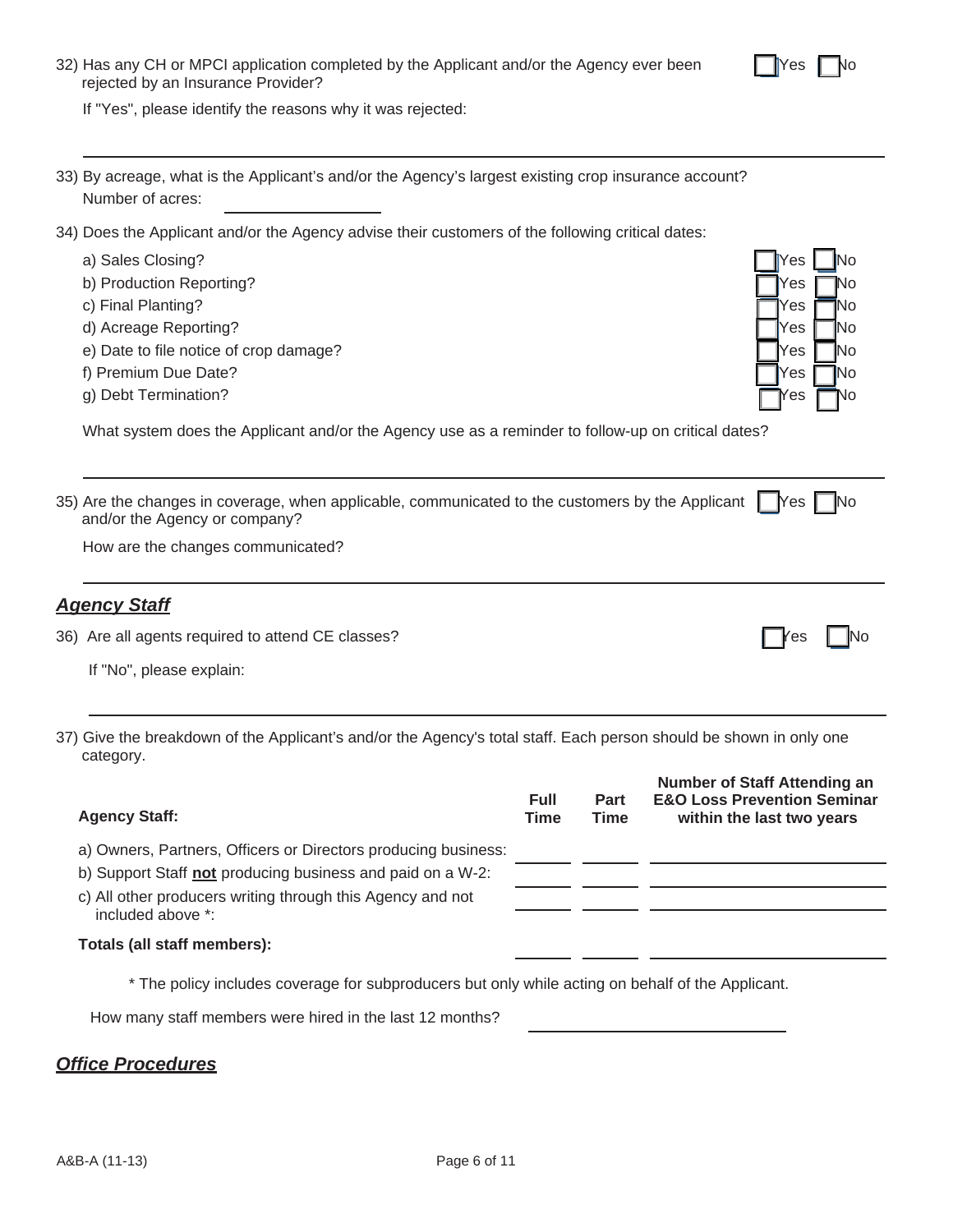| 38) Does the Applicant and/or the Agency settle <b>CLAIMS</b> on policies written by other agents |  |  |  |
|---------------------------------------------------------------------------------------------------|--|--|--|
| or agencies?                                                                                      |  |  |  |

If "Yes", please explain:

| 39) Please answer the following questions regarding office procedures:                                                                                                                                                                          |             |               |  |  |  |
|-------------------------------------------------------------------------------------------------------------------------------------------------------------------------------------------------------------------------------------------------|-------------|---------------|--|--|--|
| a) Is all incoming mail date stamped?                                                                                                                                                                                                           | Yes         | N٥            |  |  |  |
| b) Are written binders provided pending policy issuance?                                                                                                                                                                                        | Yes         | No            |  |  |  |
| c) Are all telephone conversations documented regarding coverage matters relating to current<br>and prospective customers?                                                                                                                      | Yes         | lNo           |  |  |  |
| d) Does the Applicant and/or the Agency have a diary system to track renewal dates, binder<br>expirations, etc.?                                                                                                                                | Yes         | <b>INo</b>    |  |  |  |
| e) Does the Applicant and/or the Agency use a checklist in reviewing required coverages and<br>limits with each customer?                                                                                                                       | $\gamma$ es | <b>IN</b> o   |  |  |  |
| f) If a customer requests broader coverage or higher limits than the coverage that is bound, is<br>the customer required to sign a coverage acceptance agreement?                                                                               | res         | ∥No           |  |  |  |
| g) Does the Applicant and/or the Agency use a computer system with agency management<br>software (e.g. AMS, Applied, etc.)?                                                                                                                     | <b>Yes</b>  | ∥No           |  |  |  |
| h) Does the Applicant and/or the Agency have a backup procedure to use when the staff is<br>away from the office?                                                                                                                               | <b>Yes</b>  | $\mathsf{No}$ |  |  |  |
| i) Does the Applicant and/or the Agency use the Internet for marketing or sales?                                                                                                                                                                | <b>Yes</b>  | <b>IN</b> o   |  |  |  |
| <b>Claim History</b>                                                                                                                                                                                                                            |             |               |  |  |  |
| 40) Have any of the Owners, Principals, Directors, Officers, employees, or other producers in the<br>Agency been the subject of reprimand, disciplinary or criminal actions by authorities as a<br>result of their professional activities?     | 'es         | No            |  |  |  |
| If "Yes", please explain:                                                                                                                                                                                                                       |             |               |  |  |  |
|                                                                                                                                                                                                                                                 |             |               |  |  |  |
| 41) Has any similar insurance on behalf of the Applicant and/or the Agency ever been declined,<br>cancelled or refused renewal? (Not applicable to Missouri applicants)                                                                         | Mes         | Νo            |  |  |  |
| If "Yes", please explain:                                                                                                                                                                                                                       |             |               |  |  |  |
|                                                                                                                                                                                                                                                 |             |               |  |  |  |
| 42) Have any CLAIMS been made in the past five years against the Owners, Principals, Directors,<br>Officers, employees or other producers in the Agency?                                                                                        | Yes         | No            |  |  |  |
| 43) Is the Applicant and/or the Agency or any Owner, Principal, Director or Officer aware of any act,<br>error or omission which might afford valid grounds for any future CLAIM that would fall within the<br>scope of the proposed insurance? | lY es       |               |  |  |  |
| If "Yes" to Questions 42-43, please complete the Prior Claim Supplement for each open and/or closed CLAIM.                                                                                                                                      |             |               |  |  |  |
| NOTE: It is agreed that if such facts for circumstances exist, whether or not disclosed, any CLAIM arising from<br>them is excluded from this proposed coverage.                                                                                |             |               |  |  |  |
| <b>Insurance Limit, Deductible &amp; History</b>                                                                                                                                                                                                |             |               |  |  |  |
| Deductible:<br>44) Coverage Limit Desired:                                                                                                                                                                                                      |             |               |  |  |  |
| 45) Effective Date Requested:                                                                                                                                                                                                                   |             |               |  |  |  |

**Thes T**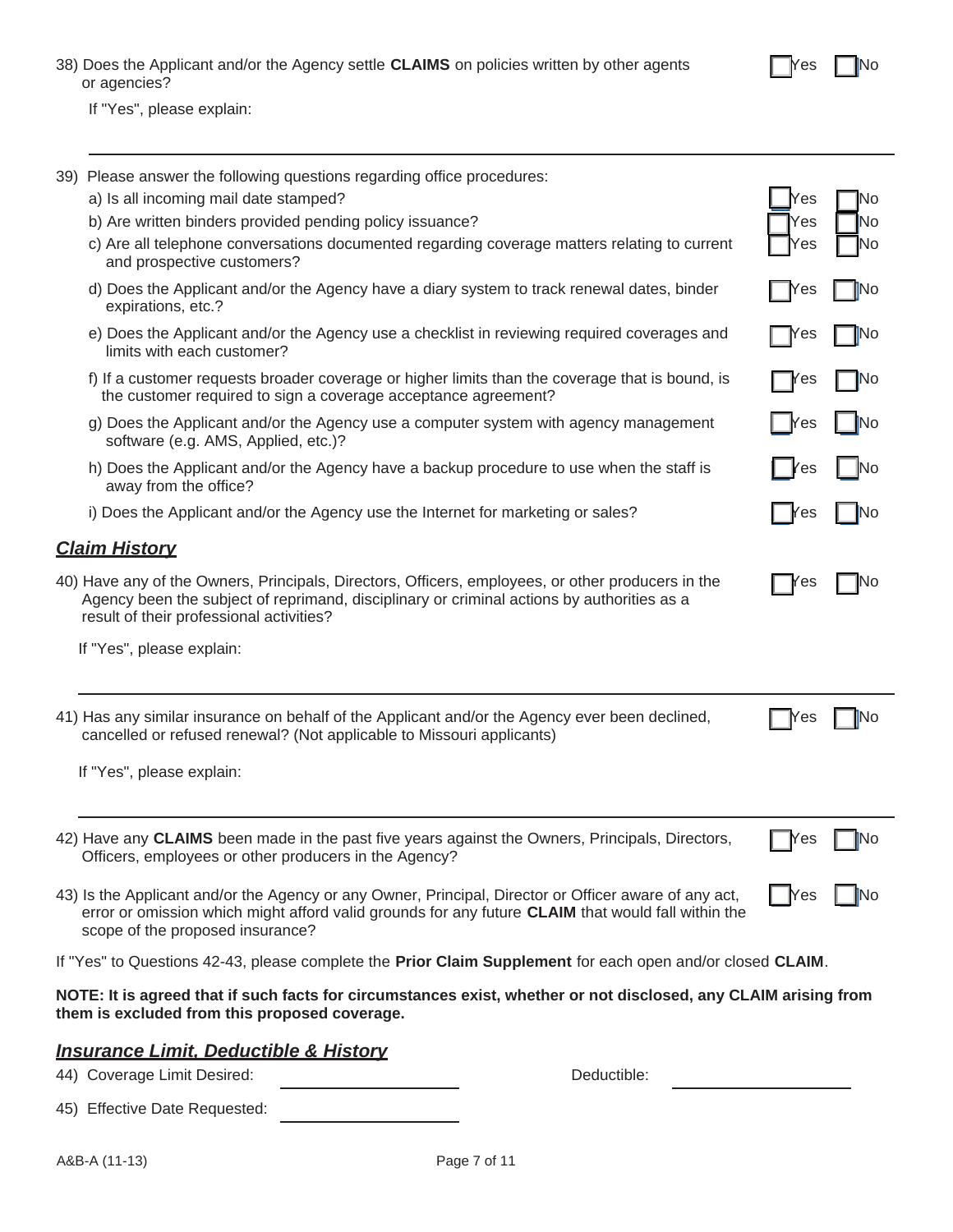| 46) Previous Insurance History:                                                                                                                                                                                                                                                                                                                                                                                                                                |                                 | <b>Vo Previous Insurance</b>     |       |                         |                          |            |                                  |  |
|----------------------------------------------------------------------------------------------------------------------------------------------------------------------------------------------------------------------------------------------------------------------------------------------------------------------------------------------------------------------------------------------------------------------------------------------------------------|---------------------------------|----------------------------------|-------|-------------------------|--------------------------|------------|----------------------------------|--|
| <b>Carrier</b>                                                                                                                                                                                                                                                                                                                                                                                                                                                 | <b>Effective</b><br><b>Date</b> | <b>Expiration</b><br><b>Date</b> | Limit | <b>Deductible</b>       | <b>Premium</b>           |            | <b>Prior Acts</b><br><b>Date</b> |  |
|                                                                                                                                                                                                                                                                                                                                                                                                                                                                |                                 |                                  |       |                         |                          |            |                                  |  |
|                                                                                                                                                                                                                                                                                                                                                                                                                                                                |                                 |                                  |       |                         |                          |            |                                  |  |
| <b>Employment Practices Liability Insurance</b>                                                                                                                                                                                                                                                                                                                                                                                                                |                                 |                                  |       |                         |                          |            |                                  |  |
| 47) EPLI Limit Desired:                                                                                                                                                                                                                                                                                                                                                                                                                                        |                                 |                                  |       | <b>EPLI Deductible:</b> |                          |            |                                  |  |
| 48) Should the quote include coverage for CLAIMS brought by third party customers and vendors?                                                                                                                                                                                                                                                                                                                                                                 |                                 |                                  |       |                         |                          | es         | No                               |  |
| 49) Have there been any past or are there at present any CLAIMS or lawsuits alleging an act of<br>harassment, discrimination or wrongful termination against the Applicant and/or Agency,<br>its business, its employees or an Officer or Director of the Applicant?                                                                                                                                                                                           |                                 |                                  |       |                         |                          | es         | No                               |  |
| 50) Have there been any CLAIMS or lawsuits alleging an act of harassment, discrimination, or<br>violation of civil rights that have been received from customers, clients, and/or third parties<br>within the past three years?                                                                                                                                                                                                                                |                                 |                                  |       |                         |                          | Y es       | No                               |  |
| 51) Does the Applicant and/or the Agency, it SUBSIDIARIES, or any Director, Officer or employee of<br>the Applicant know of any act, error or omission which could give rise to a CLAIM(s), suit(s) or<br>action(s) under the proposed Employment Practices Liability coverage?                                                                                                                                                                                |                                 |                                  |       |                         |                          | <b>Yes</b> | No                               |  |
| If "Yes" to Questions 49 - 51, please complete the Prior Claims Supplement for each open and/or closed CLAIM.                                                                                                                                                                                                                                                                                                                                                  |                                 |                                  |       |                         |                          |            |                                  |  |
| It is agreed that with respect to Questions 49, 50, and 51 above, if such CLAIM(s), suit(s), investigation(s),<br>action(s), proceeding(s), inquiry, violation, knowledge, information or involvement exists, then such CLAIM(s),<br>suit(s), investigation(s), action(s), proceeding(s) or inquiry and any CLAIM or action arising therefrom or arising<br>from such violation, knowledge, information or involvement is excluded from the proposed coverage. |                                 |                                  |       |                         |                          |            |                                  |  |
| IF \$500,000 or \$1,000,000 EPLI LIMITS ARE DESIRED OR IF NUMBER OF EMPLOYEES IS 50 OR GREATER,<br>PLEASE COMPLETE THE FOLLOWING ADDITIONAL QUESTIONS.                                                                                                                                                                                                                                                                                                         |                                 |                                  |       |                         |                          |            |                                  |  |
| 52) What percentage of the Applicant's and/or the Agency's employees have been<br>involuntarily terminated within the last 24 months?                                                                                                                                                                                                                                                                                                                          |                                 |                                  |       |                         | None<br>Greater than 25% |            | $1\% - 25\%$                     |  |
| 53) What percentage of employees does the Applicant and/or the Agency anticipate<br>laying off in the next 12 months?                                                                                                                                                                                                                                                                                                                                          |                                 |                                  |       |                         | None<br>Greater than 25% |            | % - 25%                          |  |
| 54) Is it the Applicant's and/or the Agency's practice to provide severance packages to the affected<br>employee(s)?                                                                                                                                                                                                                                                                                                                                           |                                 |                                  |       |                         |                          | es         | ٧о                               |  |
| 55) Is it the Applicant's and/or the Agency's practice to obtain releases from liability from the affected<br>employee(s)?                                                                                                                                                                                                                                                                                                                                     |                                 |                                  |       |                         |                          | Mes        | No                               |  |
| 56) Does the Applicant and/or the Agency utilize an employment handbook, website or written<br>employment materials (such as anti-harassment or anti-discrimination policies) to advise<br>employees of their rights to work free of harassment and discrimination in the workplace?                                                                                                                                                                           |                                 |                                  |       |                         |                          | <b>Yes</b> | Νo                               |  |
| 57) Has the Applicant and/or the Agency implemented a formal procedure for recording and<br>handling employee discrimination and harassment complaints?                                                                                                                                                                                                                                                                                                        |                                 |                                  |       |                         |                          | <b>Nes</b> | No                               |  |
| 58) Does the Applicant and/or the Agency have a policy against harassment, discrimination, and<br>civil rights violations with respect to customers, clients and other third parties?                                                                                                                                                                                                                                                                          |                                 |                                  |       |                         |                          | es         | ٧О                               |  |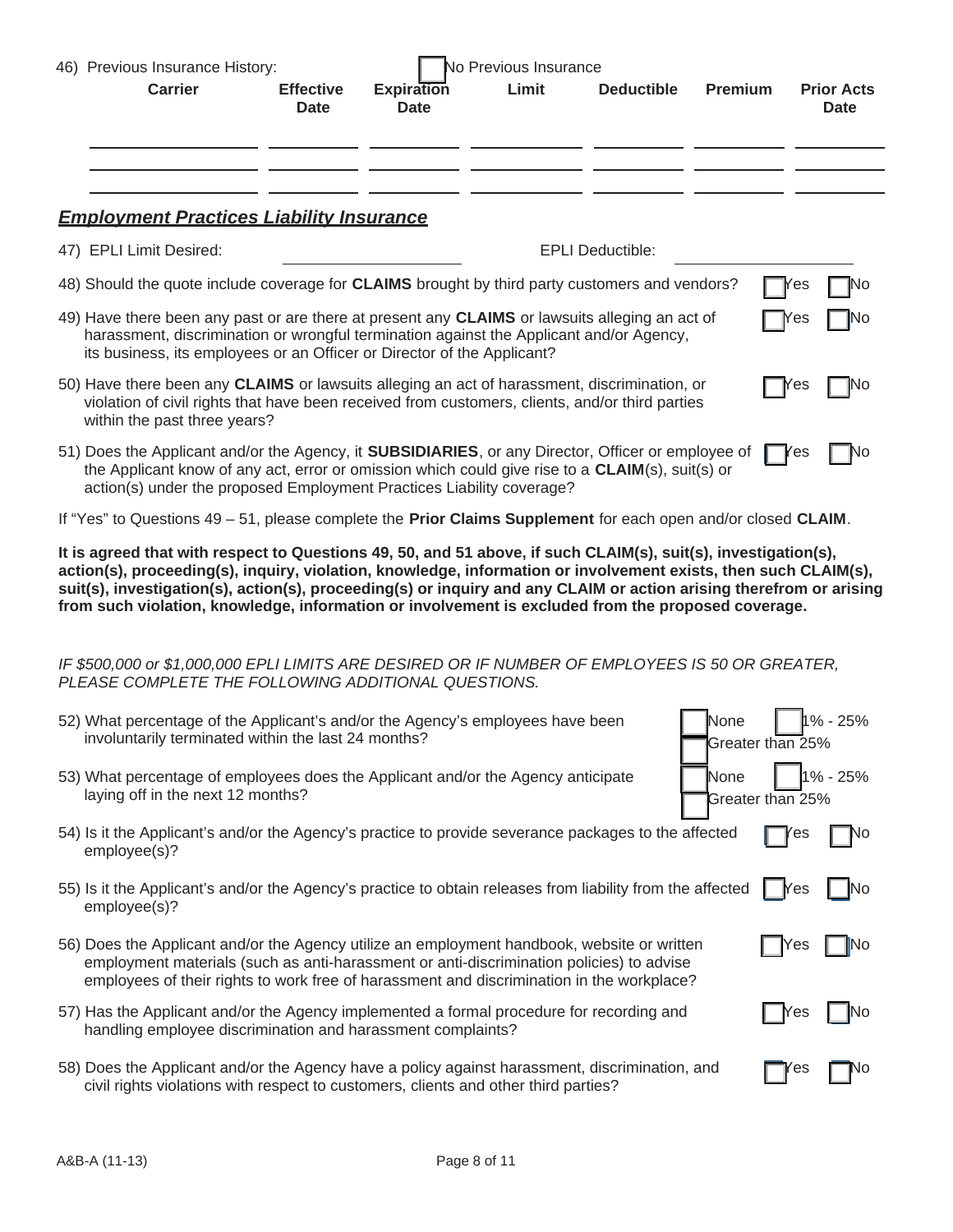| 59) Are the Applicant's and/or the Agency's employees trained on the company's third party | $\Box$ Yes $\Box$ No |  |
|--------------------------------------------------------------------------------------------|----------------------|--|
| anti-harassment and anti-discrimination policies?                                          |                      |  |

- 60) Has the Applicant and/or the Agency ever had an application for employment practices liability  $\Box$  Yes  $\Box$  No coverage declined or has the Applicant and/or the Agency ever had an employment practices liability policy cancelled or non-renewed?
- 61) Is the Applicant and/or the Agency currently insured under any Employment Practices Liability  $\Box$   $\Box$   $\Box$  No insurance policy?
	- If Yes, please provide a copy of the Declarations page and the EPL coverage form.

### **PERTAINING TO COVERAGES ASSOCIATED WITH THIS APPLICATION, THE APPLICANT HEREBY AUTHORIZES THE INSURER OR ITS REPRESENTATIVES TO PROVIDE ALL COMMUNICATION VIA AN ELECTRONIC FORMAT.**

### **A policy cannot be issued unless this application is properly signed and dated.**

#### **FOR NEW BUSINESS APPLICATIONS ONLY:**

If this application is for a new policy to be written by the NAMIC Professional Liability Insurance program, please provide a copy of licenses for the Agency and all Owners, Principals and Officers.

I agree and understand that the submission of this application to Insurer, *either by electronic means or as a physical document*, constitutes an application for insurance. The person completing this application is either the person to be insured or is acting on behalf of the person(s) or entity(ies) to be insured, and affirmatively states that all representations contained in this application are true, complete and accurate and that there have been no omissions, suppressions or misstatements of facts. No insurance shall be construed as bound or in force as a result of this application. Although the electronic or written signature on this application does not bind coverage, I, as applicant or the person acting on behalf of the applicant, agree that this application form and the representations shall be the basis of any insurance contract or agreement which may be made. The Insurer is hereby authorized to make any investigation and inquiry in connection with this application that it deems necessary. In the event a policy is issued by Insurer based on the representations contained in this application, and any or all of these representations are subsequently found to be false or that there are any omissions or any suppression or misstatement of facts, then any policy issued by Insurer relying upon such false or misstated fact shall be considered void and to have never provided any coverage to any person or entity alleged to be an **INSURED** thereunder. The person completing this application agrees that if the information supplied on this application changes between the date of this application and the effective date of the insurance, the undersigned will *immediately* notify the Insurer of such changes, and that the Insurer may withdraw or modify any outstanding quotation and/or authorization.

**NOTICE TO ALL APPLICANTS (Not applicable in Indiana, Kentucky, Delaware and New Jersey):** By applying for this insurance, the applicant also is applying for membership in NAMIC PG, a purchasing group formed and operating pursuant to the Liability Risk Retention Act of 1986 (15 USC 3901 et. Seq.). The insurer for the purchasing group may not be covered by an insurance insolvency guaranty fund or similar mechanism and the insurer of the group is not subject to all the insurance laws and regulations of this state. If the applicant purchases a policy based on this application, the applicant shall become a member of the NAMIC PG. The applicant's membership in the NAMIC PG shall terminate upon termination of coverage with the insurer.

**FRAUD WARNING (Not applicable to Nebraska, Oregon or Vermont applicants):** Any person who knowingly and with intent to defraud any insurance company or other person files an application for insurance or statement of claim containing any materially false information or conceals for the purpose of



 $\sqrt{}$ es  $\Box$  No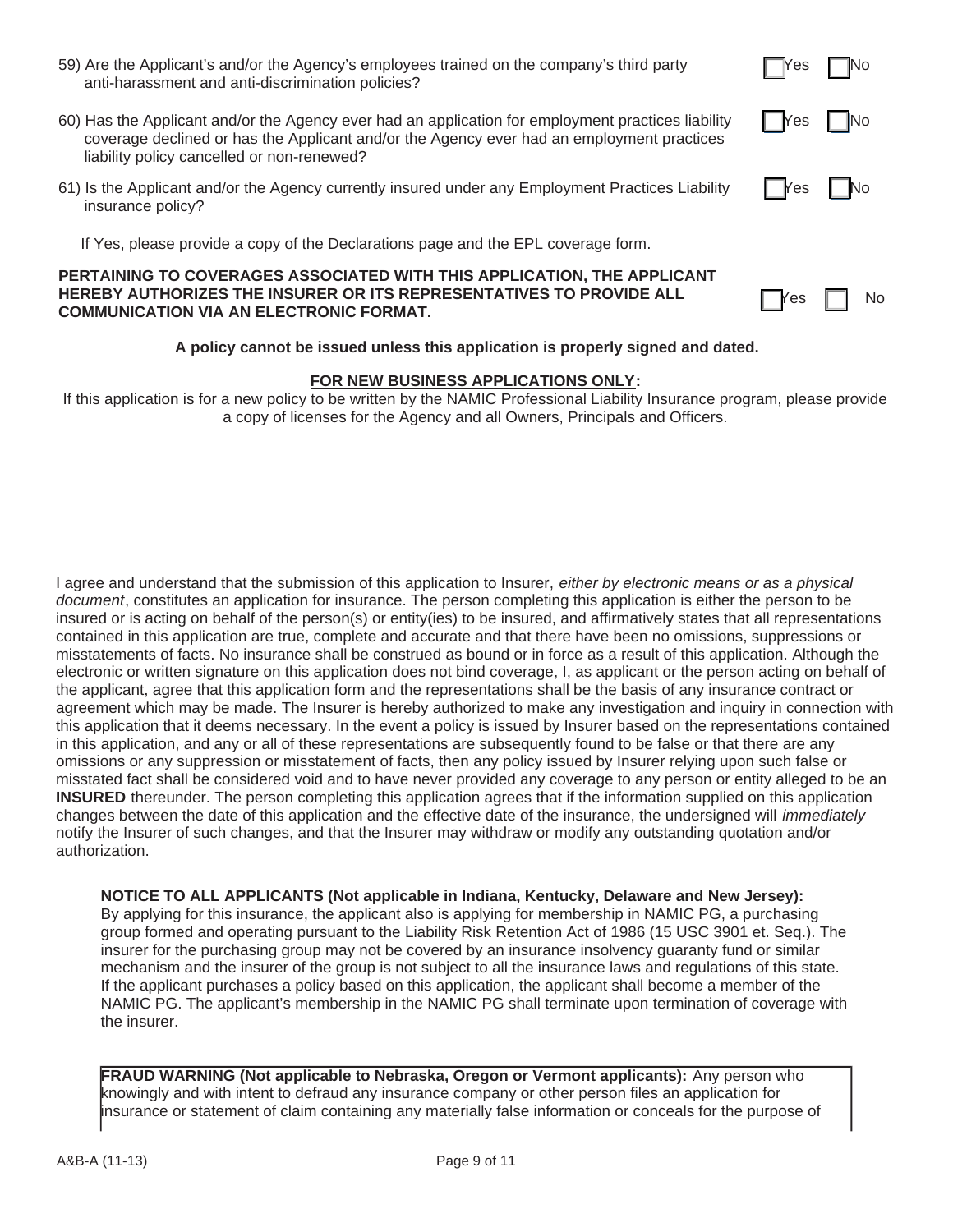misleading, information concerning any fact material thereto commits a fraudulent insurance act, which is a crime and subjects such person to criminal and civil penalties.

**FRAUD WARNING (Applicable in Tennessee, Virginia and Washington):** It is a crime to knowingly provide false, incomplete or misleading information to an insurance company for the purpose of defrauding the company. Penalties include imprisonment, fines and denial of insurance benefits.

**NOTICE TO COLORADO APPLICANTS:** It is unlawful to knowingly provide false, incomplete, or misleading facts or information to an insurance company for the purpose of defrauding or attempting to defraud the company. Penalties may include imprisonment, fines, denial of insurance and civil damages. Any insurance company or agent of an insurance company who knowingly provides false, incomplete, or misleading facts or information to a policyholder or claimant for the purpose of defrauding or attempting to defraud the policyholder or claimant with regard to a settlement or award payable from insurance proceeds shall be reported to the Colorado division of insurance within the department of regulatory agencies.

**NOTICE TO DISTRICT OF COLUMBIA APPLICANTS:** It is a crime to provide false or misleading information to an insurer for the purpose of defrauding the insurer or any other person. Penalties include imprisonment and/or fines. In addition, an insurer may deny insurance benefits if false information materially related to a claim was provided by the applicant.

**NOTICE TO FLORIDA APPLICANTS:** Any person who knowingly and with intent to injure, defraud, or deceive any insurer files a statement of claim or an application containing any false, incomplete, or misleading information is guilty of a felony in the third degree.

**NOTICE TO MAINE APPLICANTS:** It is a crime to knowingly provide false, incomplete or misleading information to an insurance company for the purpose of defrauding the company. Penalties may include imprisonment, fines or a denial of insurance benefits.

**NOTICE TO MARYLAND APPLICANTS:** Any person who knowingly or willfully presents a false or fraudulent claim for payment of a loss or benefit or who knowingly or willfully presents false information in an application for insurance is guilty of a crime and may be subject to fines and confinement in prison.

**NOTICE TO MINNESOTA APPLICANTS:** A person who files a claim with intent to defraud or helps commit a fraud against an insurer is guilty of a crime.

**NOTICE TO MINNESOTA APPLICANTS:** THIS POLICY OR CONTRACT IS NOT PROTECTED BY THE MINNESOTA LIFE AND HEALTH INSURANCE GUARANTY ASSOCIATION OR THE MINNESOTA INSURANCE GUARANTY ASSOCIATION. IN THE CASE OF INSOLVENCY, PAYMENT OF CLAIMS IS NOT GUARANTEED. ONLY THE ASSETS OF THIS INSURER WILL BE AVAILABLE TO PAY YOUR CLAIM.

**NOTICE TO OKLAHOMA APPLICANTS:** Any person who knowingly, and with intent to injure, defraud or deceive any insurer, makes any claim for the proceeds of an insurance policy containing any false, incomplete or misleading information is guilty of a felony.

**NOTICE TO RHODE ISLAND APPLICANTS:** Any person who knowingly presents a false or fraudulent claim for payment of a loss or benefit or knowingly presents false information in an application for insurance is guilty of a crime and may be subject to fines and confinement in prison.

**NOTICE TO RHODE ISLAND APPLICANTS:** This insurance contract has been placed with an insurer not licensed to do business in the state of Rhode Island, but approved as a surplus lines insurer. The insurer is not a member of the Rhode Island insurer's insolvency fund. Should the insurer become insolvent, the protection and benefits of the Rhode Island insurer's insolvency fund are not available.

**NOTICE TO SOUTH CAROLINA APPLICANTS:** This company has been approved by the director or his designee of the South Carolina Department of Insurance to write business in this state as an eligible surplus lines insurer, but is not afforded guaranty fund protection.